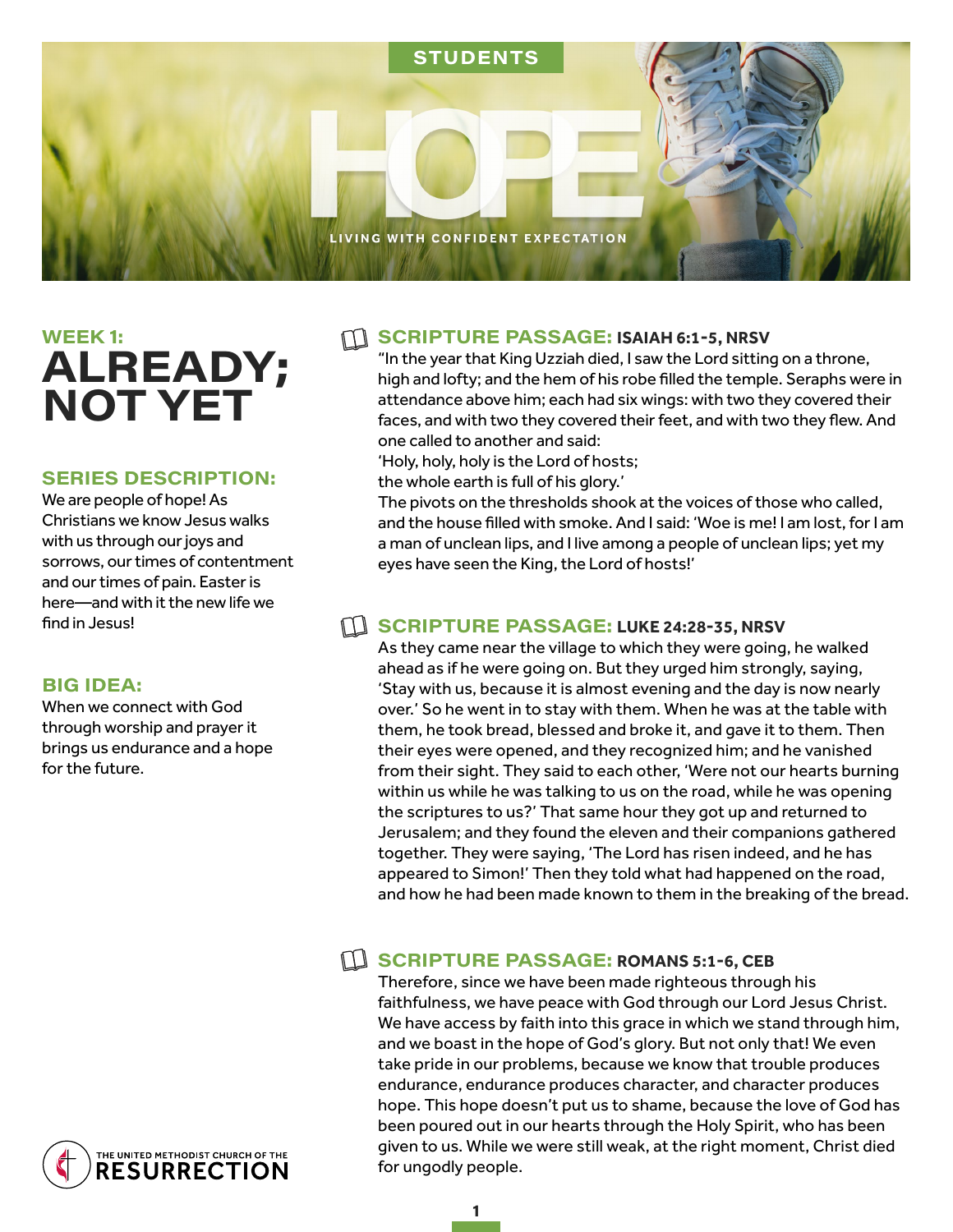### h **ACTIVITY: LOOKING FORWARD**

Explain to the students that they will be doing lightning rounds of "looking forward to…". You'll go around to each student and without hesitating they must complete that statement. If they pause at all, then they are out. Go in a circle or a certain order so they know they are next. They must go fast; no stalling and they should be true statements for them. Give them a few examples and then play a few rounds.

**EXAMPLES:** looking forward to…summer so I can swim, looking forward to…school starting, looking forward to…having a million dollars, looking forward to…falling in love, looking forward to…eating pizza for dinner

**POINT OF THE ACTIVITY:** Each of us are looking forward to something. Many of those things we know will eventually come, and some are far-fetched, but either way, they create in us a longing and hope for something more. (Give a reminder of the definition of hope that was used in the message: hope is that feeling of expectation and desire for a certain thing to happen.)

## $\Diamond$  DISCUSSION QUESTIONS:

- *• Out of all the Superhero characters out there, which would you wish or hope to be, and why?*
- *• What parts of worship brings you hope? (music, prayer, small group, community, etc.)*
- *• What was a time, like was mentioned in the message, that you had little to no hope for a good outcome?*
- *• Is there a specific time in yourlife that certain struggles you faced brought endurance and built character?*
- *• Who are the people that you lean on the most when you need to feel more hope in your life?*
- *• Romans 5:2 it says, "We have access by faith into this grace in which we stand through him, and we boast in the hope of God's glory." What do you think this means? What does it look like in our lives to "boast in the hope of God's glory?"*
- *• In the Road to Emmaus story, it says that the men's eyes were opened when they saw Jesus break the bread and share a meal with them. In what ways can we help one another to open our eyes to hope and joy, especially when we are in darkness and despair?*

### $\frac{100}{100}$  CHALLENGE: LECTIO DIVINA ON ROMANS 5:1-6

*(This challenge can be used during small group time as leader reads scripture aloud, or can also be done individually at home at a later time during the week.)*

*Lectio Divina* is an ancient way of engaging in worship by reading the Bible, reflecting, and praying. The words *lectio divina* are Latin for "divine reading." It can be a great way to learn something new from Scripture as we open our hearts and minds to hear from God.

1. Start by silently praying, "God, open my heart and mind to what you would like me to hear from you today."